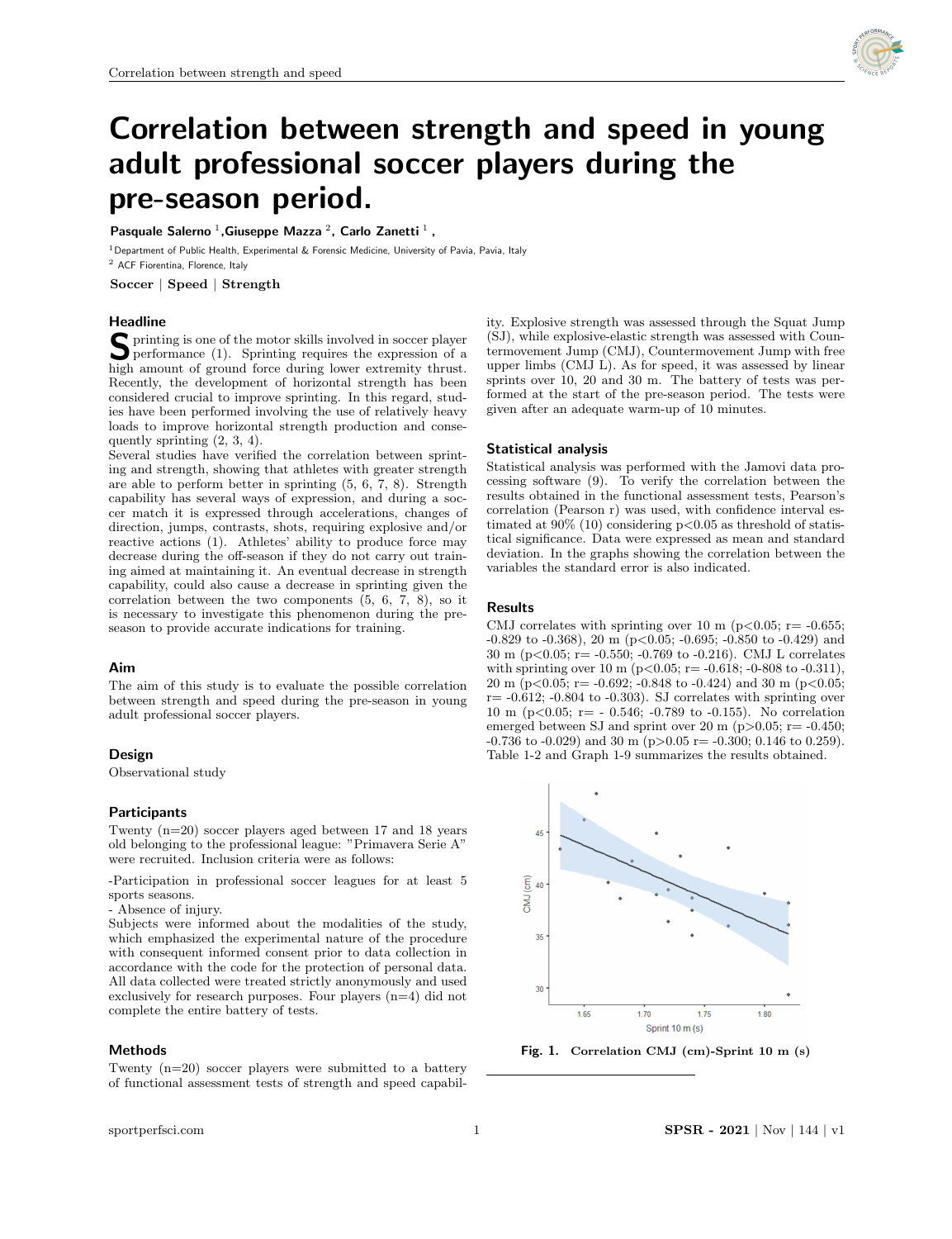

| $\frac{1}{2}$             |                                        |                  |                           |                 |                           |                 |                                        |                                |                                       |
|---------------------------|----------------------------------------|------------------|---------------------------|-----------------|---------------------------|-----------------|----------------------------------------|--------------------------------|---------------------------------------|
|                           |                                        | Sprint 10 $m(s)$ | Sprint $20 \text{ m}$ (s) |                 | Sprint $30 \text{ m}$ (s) |                 | $\overline{\mathrm{CMJ}(\mathrm{cm})}$ | $\overline{\text{CMJ L (cm)}}$ | $\overline{\mathrm{SJ}(\mathrm{cm})}$ |
|                           | $\overline{20}$                        | $\overline{20}$  |                           | $\overline{20}$ |                           | $\overline{20}$ |                                        | $\overline{20}$                | $\overline{16}$                       |
| Missing                   | 0                                      | 0                |                           | $\overline{0}$  |                           | $\Omega$        |                                        | $\overline{0}$                 | $\overline{4}$                        |
| Mean                      | 1.73                                   | 2.98             |                           | 4.13            |                           | 39.8            |                                        | 47.6                           | 43.0                                  |
| <b>Standard Deviation</b> | 0.0574                                 | 0.0960           |                           | 0.159           |                           | 4.41            |                                        | 4.47                           | 6.65                                  |
|                           |                                        |                  |                           |                 |                           |                 |                                        |                                |                                       |
|                           |                                        |                  | Table 2. Correlation      |                 |                           |                 |                                        |                                |                                       |
|                           |                                        |                  | Sprint 10 $m(s)$          |                 | Sprint $20 \text{ m}$ (s) |                 |                                        | Sprint 30 m(s)                 |                                       |
|                           | $\overline{\mathrm{CMJ}(\mathrm{cm})}$ | Pearson's r      | $-0.655**$                |                 | $-0.695$ ***              |                 | $-0.550*$                              |                                |                                       |
|                           |                                        | p-value          | 0.002                     |                 | < .001                    |                 | 0.012                                  |                                |                                       |
|                           |                                        | 90% CI Upper     | $-0.368$                  |                 | $-0.429$                  |                 | $-0.216$                               |                                |                                       |
|                           |                                        | $90\%$ CI Lower  | $-0.829$                  |                 | $-0.850$                  |                 | $-0.769$                               |                                |                                       |
|                           |                                        | Ν                | 20                        |                 | 20                        |                 | 20                                     |                                |                                       |
|                           | CMJ L (cm)                             | Pearson's r      | $-0.618**$                |                 | $-0.692$ ***              |                 | $-0.612**$                             |                                |                                       |
|                           |                                        | p-value          | 0.004                     |                 | < .001                    |                 | 0.004                                  |                                |                                       |
|                           |                                        | 90% CI Upper     | $-0.311$                  |                 | $-0.424$                  |                 | $-0.303$                               |                                |                                       |
|                           |                                        | $90\%$ CI Lower  | $-0.808$                  |                 | $-0.848$                  |                 | $-0.804$                               |                                |                                       |
|                           |                                        | N                | 20                        |                 | 20                        |                 | 20                                     |                                |                                       |
|                           | $SJ$ (cm)                              | Pearson's r      | $-0.546*$                 |                 | $-0.450$                  |                 | $-0.300$                               |                                |                                       |
|                           |                                        | p-value          | 0.029                     |                 | 0.080                     |                 | 0.259                                  |                                |                                       |
|                           |                                        | 90% CI Upper     | $-0.155$                  |                 | $-0.029$                  |                 | $-0.146$                               |                                |                                       |
|                           |                                        | $90\%$ CI Lower  | $-0.789$                  |                 | $-0.736$                  |                 | $-0.644$                               |                                |                                       |
|                           |                                        | Ν                | 16                        |                 | 16                        |                 | 16                                     |                                |                                       |
|                           |                                        |                  |                           |                 |                           |                 |                                        |                                |                                       |





Fig. 2. Correlation CMJ L (cm)-Sprint 10 m (s) Fig. 3. Correlation SJ (cm)-Sprint 10 m (s)







Fig. 4. Correlation CMJ (cm)-Sprint 20 m (s) Fig. 5. Correlation CMJ L (cm)-Sprint 20 m (s)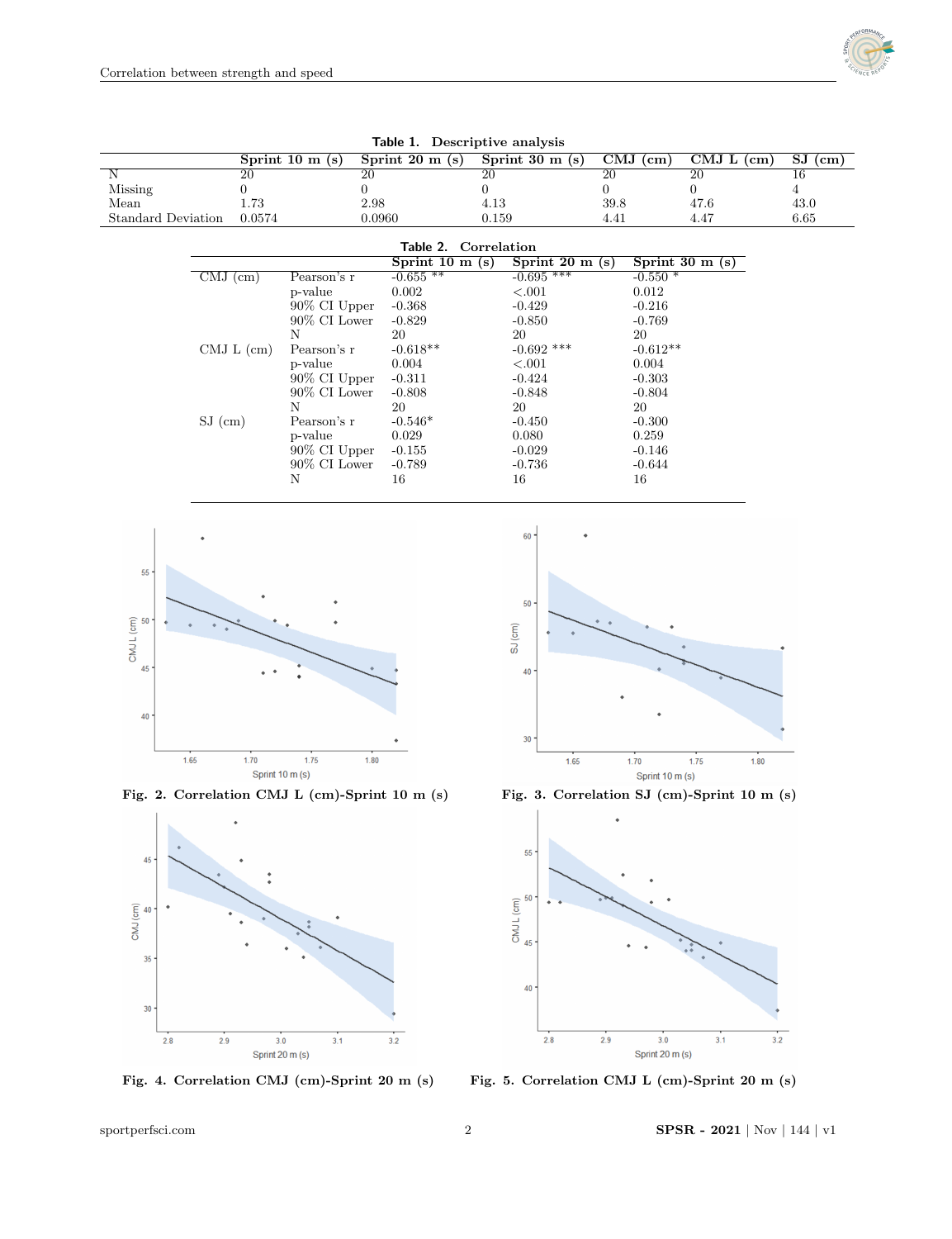





Fig. 8. Correlation CMJ L (cm)-Sprint 30 m (s) Fig. 9. Correlation SJ (cm)-Sprint 30 m (s)

## **Discussion**

The aim of this study is to investigate the correlation between strength and speed in young adult professional soccer players during pre-season. To date, there is few research in the scientific literature for the age group, but only in adult professional athletes, in which it has been shown that there is a strong correlation between sprint times and muscle strength (8, 11). In adolescent athletes, there is a correlation between the sprint speed of 5, 15, 20 meters and the muscular strength of the lower limbs (7) even if it is evaluated only through bilateral knee extension with leg extension: this is not really specific with respect to the performance model of soccer and also evaluates in an analytical manner the knee extensors and not the strength understood as a global motor component in its various ways of expression. From data analysis, the first two strength tests (CMJ and CMJ L) correlate with all three sprint distances, which would mean there is a correlation between strength and speed, just like in the study of Morris C.G. (12). As for SJ, a correlation can be seen only with the 10 meters sprint distance. The results obtained therefore coincide with those found in the scientific literature in adult athletes (7, 8, 11, 12) and therefore it is possible to state that there is a correlation between strength and speed even in young football players during the pre-season period: this is crucial for prac-



Fig. 6. Correlation SJ (cm)-Sprint 20 m (s) Fig. 7. Correlation CMJ (cm)-Sprint 30 m (s)



tical applications in view of an athletic preparation aimed at the development of general and specific athletic skills.

### Practical applications

- Training strength during the off-season could help maintain good levels of sprinting ability ahead of the next pre-season period.
- Training strength at a young age could improve sprinting performance in young athletes.

#### Limitations

- The examined sample is small.
- The data collected allowed only one evaluation of the correlation between strength and speed at one point in the season: it would be appropriate to evaluate the same phenomenon at other stages of the season and after strength and speed training protocols have been performed.

Twitter: Pasquale Salerno (PasqualeSalern8), Giuseppe Mazza (@Giuseppe\_M87), Carlo Zanetti (@profzanetti)